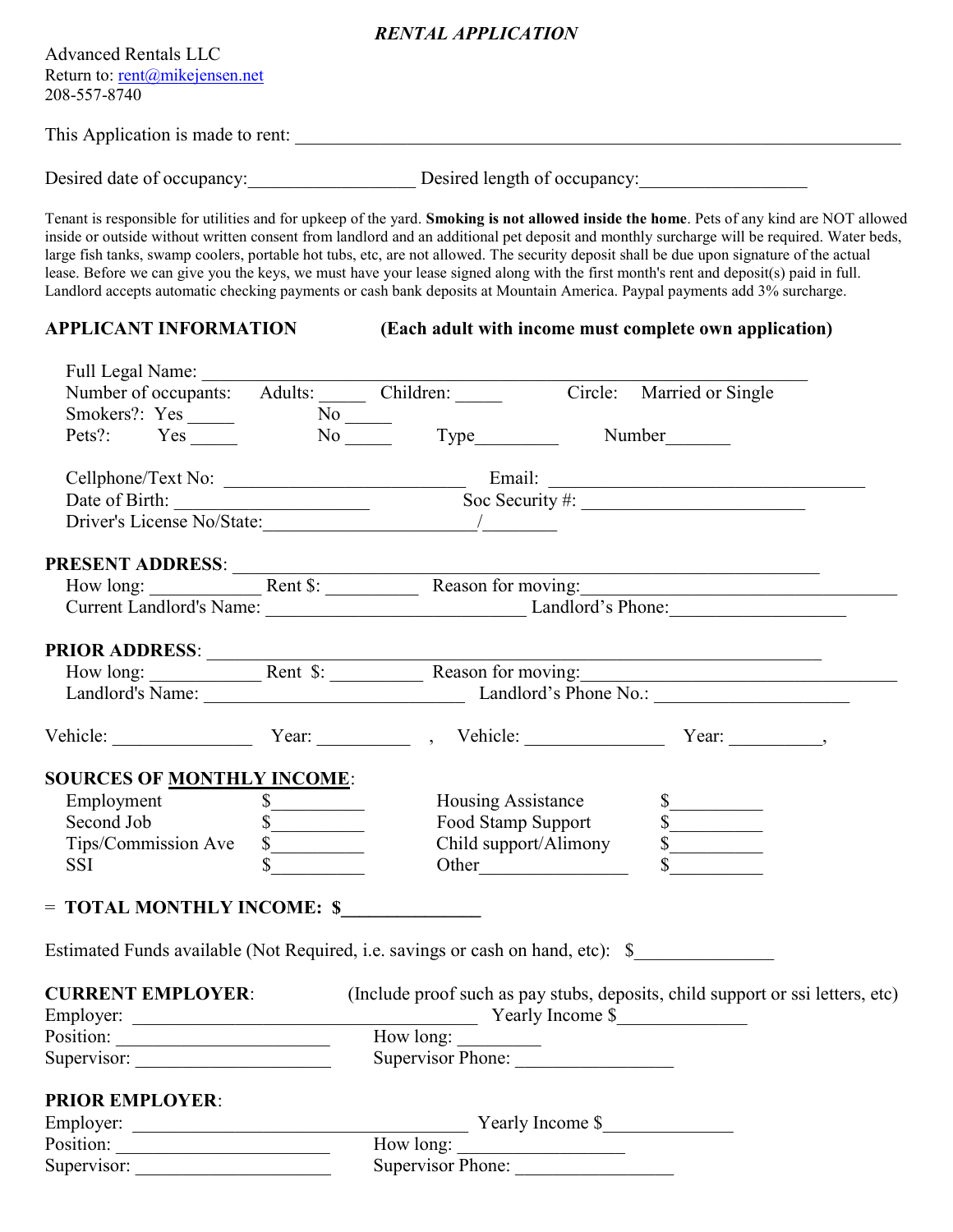| <b>ESTIMATED DEBTS OWED:</b> |                                                       |                                                                                                 |  |
|------------------------------|-------------------------------------------------------|-------------------------------------------------------------------------------------------------|--|
| Medical                      |                                                       |                                                                                                 |  |
|                              |                                                       |                                                                                                 |  |
|                              |                                                       |                                                                                                 |  |
|                              |                                                       |                                                                                                 |  |
|                              | Child Support Monthly Payment: \$                     |                                                                                                 |  |
|                              |                                                       |                                                                                                 |  |
|                              | PARENT (OR NEAREST IMMEDIATE RELATIVE):               |                                                                                                 |  |
|                              |                                                       |                                                                                                 |  |
|                              |                                                       |                                                                                                 |  |
|                              |                                                       |                                                                                                 |  |
| <b>EMERGENCY CONTACT:</b>    |                                                       |                                                                                                 |  |
|                              |                                                       |                                                                                                 |  |
|                              |                                                       |                                                                                                 |  |
|                              |                                                       | Phone No.: ( ) Relationship:                                                                    |  |
|                              |                                                       |                                                                                                 |  |
|                              | PERSONAL REFERENCE (co-worker, friend, sibling, etc): |                                                                                                 |  |
|                              |                                                       |                                                                                                 |  |
|                              |                                                       | Address: Mo.: ( and a Relationship: Mone No.: ( and a Relationship: Mone No.: ( and Apple 2014) |  |
|                              |                                                       |                                                                                                 |  |
|                              | Have you ever been evicted from any rental premises?  |                                                                                                 |  |
|                              | Yes ______ No ______ If yes, please explain:          |                                                                                                 |  |
|                              |                                                       |                                                                                                 |  |
|                              |                                                       | Have you ever moved from a rental owing unpaid rent or cleaning fees/damages to landlord?       |  |
|                              | Yes No If yes, please explain:                        |                                                                                                 |  |
|                              |                                                       |                                                                                                 |  |
|                              |                                                       |                                                                                                 |  |
|                              |                                                       | Have you ever been brought to court for unpaid debts/bills or by another landlord?              |  |
|                              | Yes No If yes, please explain:                        |                                                                                                 |  |
|                              |                                                       |                                                                                                 |  |
|                              |                                                       | Are there any circumstances which may interrupt your income or ability to pay rent?             |  |
|                              | Yes ______ No ______ If yes, please explain:          |                                                                                                 |  |
|                              |                                                       |                                                                                                 |  |
|                              | Have you ever been convicted of a felony?             |                                                                                                 |  |
|                              |                                                       | Yes No If yes, please explain quantity and reasons for each:                                    |  |
|                              |                                                       |                                                                                                 |  |
|                              |                                                       |                                                                                                 |  |
|                              |                                                       |                                                                                                 |  |

I represent that the information provided in this Application is true and correct to the best of my knowledge. Advanced Rentals (LandLord) and/or asigns is authorized to verify the references and employment information given in this Application, and is authorized to obtain a credit report or background check as needed in connection with this rental property. I understand that falsified info is a valid reason for disqualification.

#### Applicant's Signature Date

Return this form by emailing or texting clear photos or scanned copy to the email address listed above.

 $\mathcal{L}_\mathcal{L} = \{ \mathcal{L}_\mathcal{L} = \{ \mathcal{L}_\mathcal{L} = \{ \mathcal{L}_\mathcal{L} = \{ \mathcal{L}_\mathcal{L} = \{ \mathcal{L}_\mathcal{L} = \{ \mathcal{L}_\mathcal{L} = \{ \mathcal{L}_\mathcal{L} = \{ \mathcal{L}_\mathcal{L} = \{ \mathcal{L}_\mathcal{L} = \{ \mathcal{L}_\mathcal{L} = \{ \mathcal{L}_\mathcal{L} = \{ \mathcal{L}_\mathcal{L} = \{ \mathcal{L}_\mathcal{L} = \{ \mathcal{L}_\mathcal{$